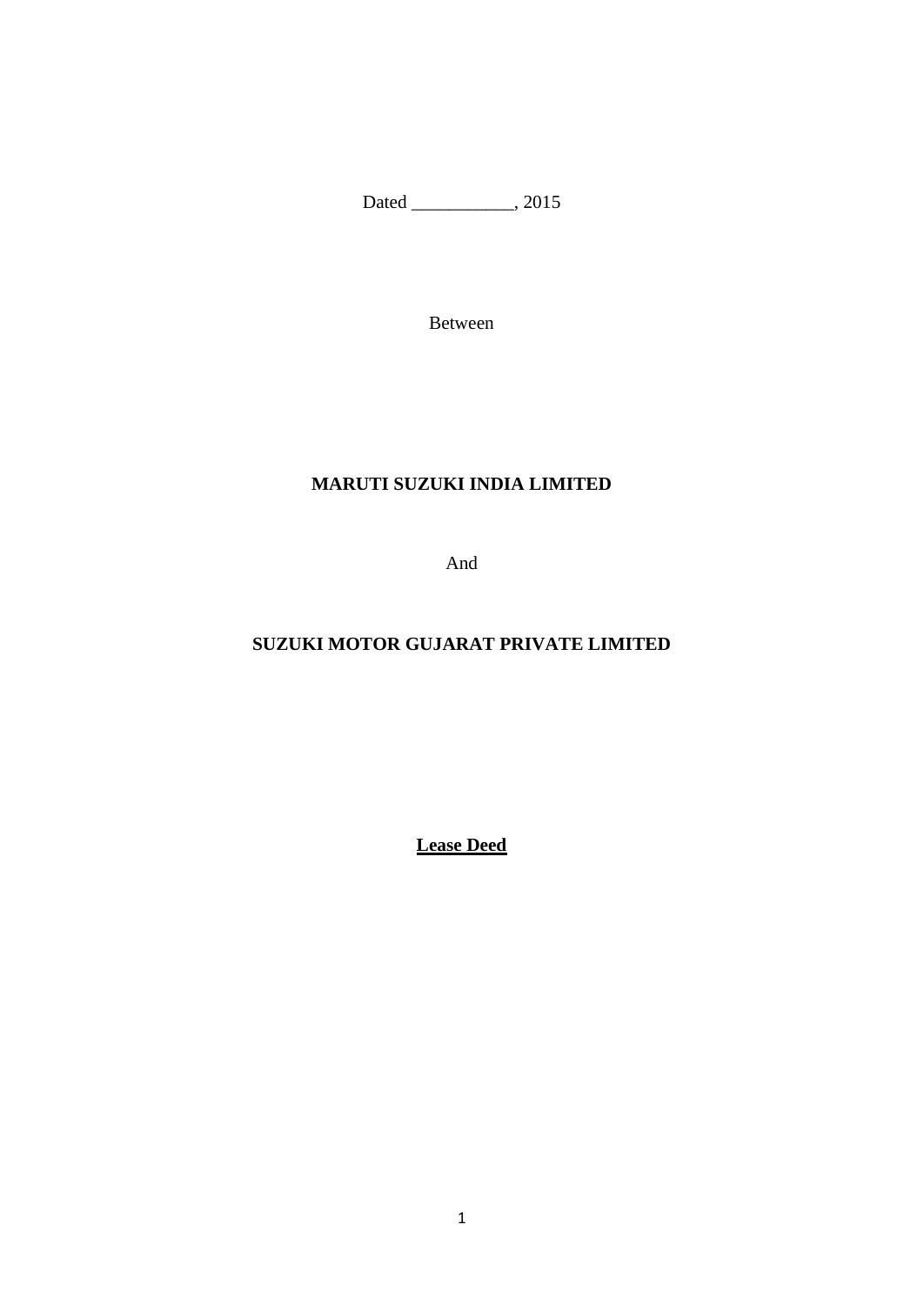## **LEASE DEED**

This **LEASE DEED** is executed at [●] on this [●] day of [●], 2015 ("**Lease Deed**") by and between:

### **BETWEEN:**

- 1. **MARUTI SUZUKI INDIA LIMITED**, a company organized and existing under the laws of India, and having its registered office at Plot No. 1, Nelson Mandela Road, Vasant Kunj, New Delhi – 110 070, India (hereinafter referred to as "**Lessor**", which expression shall, unless repugnant to the context or meaning thereof, be deemed to mean and include its successors and permitted assigns); and,
- 2. **SUZUKI MOTOR GUJARAT PRIVATE LIMITED**, a company organized and existing under the laws of India and having its registered office at B-3, 1st Floor, Safal Profitaire, Prahladnagar Ahmedabad 380 015, Gujarat, India (hereinafter referred to as "**Lessee**", which expression shall, unless repugnant to the context or meaning thereof, be deemed to mean and include its successors and permitted assigns).

The Lessor and the Lessee being hereinafter individually referred to as "**Party**" and collectively being referred to as the "**Parties**".

#### **WHEREAS:**

- <span id="page-1-1"></span>A. The Lessor has executed a State Support Agreement dated June 02, 2012 with the Government of Gujarat, whereby it has agreed to establish and operate an integrated manufacturing facility, in two (2) phases, to manufacture automobiles and carry on other allied activities, in accordance with the provisions thereof ("**Project**"). Thereafter, the Lessor decided to implement the Project through a contract management arrangement with the Lessee at its board meetings held on January 28 and March 15, 2014. The Government of Gujarat has conveyed its approval to the Deed of Assignment vide its letter no. MIS-102015-374-I dated October 21, 2015 wherein the Lessor has agreed to assign certain rights and obligations under the State Support Agreement;
- <span id="page-1-0"></span>B. In order to implement the Project through the aforesaid contract manufacturing arrangement, the Lessor and the Lessee are entering into a Contract Manufacturing Agreement, to be executed on the same date hereof ("**Contract Manufacturing Agreement**"), whereby: (i) the Lessee manufactures the Products and sells them exclusively to the Lessor, and (ii) the Lessor leases all or part of the Project Land (defined below) to the Lessee in accordance with the Lease Deed;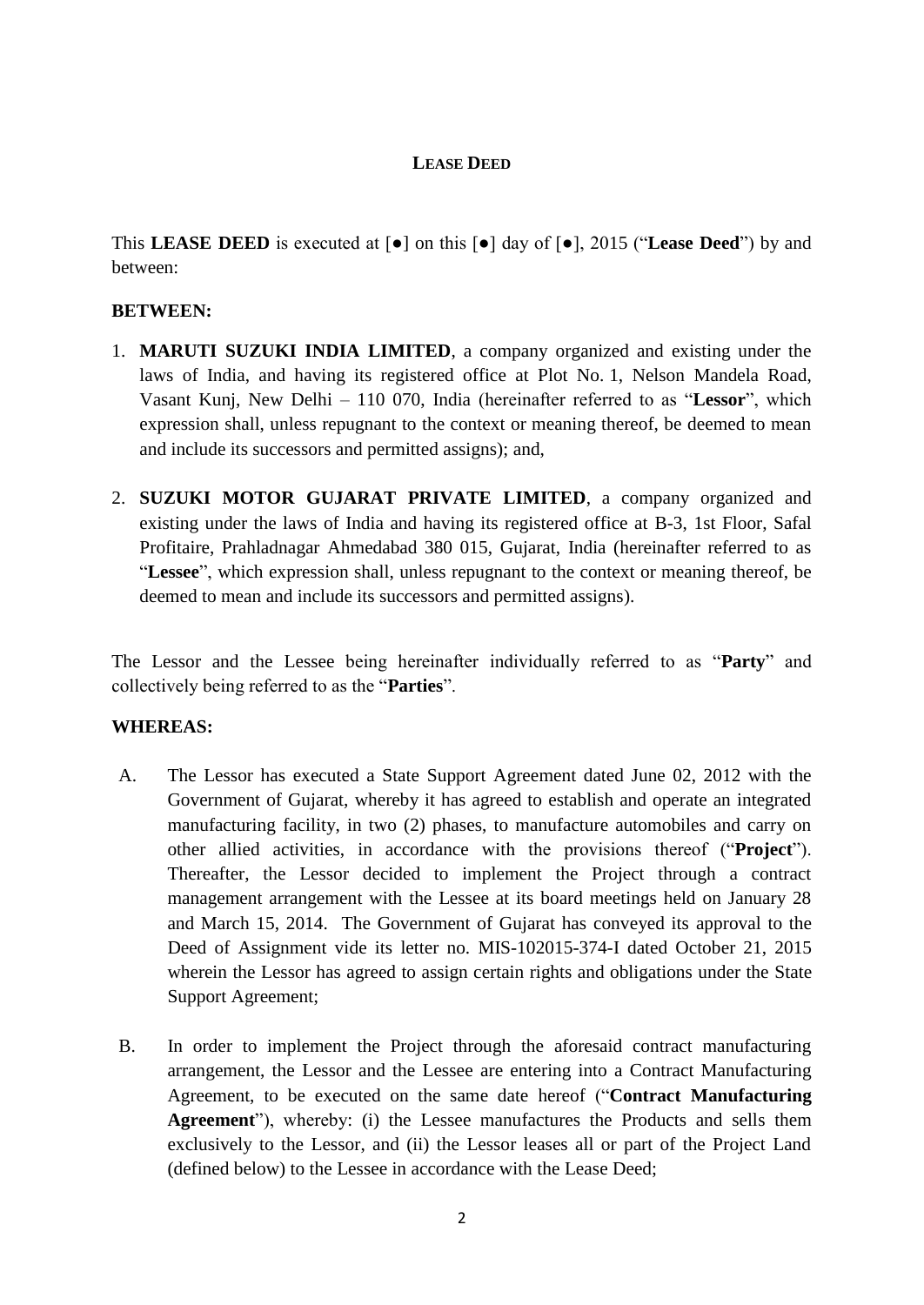- C. The Lessor is the owner and in possession of the Demised Premises (defined below), which forms a part of the Project Land. The Lessor has agreed to lease the Demised Premises to the Lessee for setting-up an integrated manufacturing facility and conducting the related activities to achieve the purpose of the Contract Manufacturing Agreement;
- D. The Parties, being desirous of recording the terms and conditions on which the Lessor shall lease the Demised Premises to the Lessee, their respective rights and obligations and other matters incidental thereto, have decided to execute this Lease Deed.

**NOW, THEREFORE, in consideration of the premises and the mutual covenants set out in this Lease Deed and other good and valuable consideration, the receipt and sufficiency of which is hereby acknowledged, the Parties agree as follows:**

## **1. INTERPRETATION AND DEFINITIONS**

In this Lease Deed, in addition to the terms defined in the introduction to, recitals of and the text of the Lease Deed, the following terms shall, unless the context otherwise requires, have the following meanings:

### 1.1 Definitions

"**Applicable Laws**" means the central, state and local laws of India, including all orders, rules, regulations, executive orders, decrees, policies, judicial decisions, notifications, by laws or any licence, consent, permit, authorisation or other approval (including any conditions attached thereto) or any part thereof or other similar directives made pursuant to such laws or of any public body or authority, local or national agency, department, inspector, ministry, official or public or statutory person (whether autonomous or not) which has appropriate jurisdiction or any other directives given under a contract executed with a Governmental Authority, including but not limited to the State Support Agreement;

"**Calendar Quarter**" means a period of three (3) consecutive calendar months, with the first  $(1<sup>st</sup>)$  quarter being from January 1<sup>st</sup> to March 31<sup>st</sup>, second  $(2<sup>nd</sup>)$  quarter being from April 1<sup>st</sup> to June 30<sup>th</sup>, third (3<sup>rd</sup>) quarter being from July 1<sup>st</sup> to September 30<sup>th</sup>, and fourth (4<sup>th</sup>) quarter being from October  $1<sup>st</sup>$  to December 31 $<sup>st</sup>$ ;</sup>

"**Contract Manufacturing Agreement**" has the meaning ascribed to such term in Recital [B](#page-1-0);

"**Control**" means (i) the beneficial ownership of more than fifty (50) per cent of the shareholding and voting rights of the Lessee, (ii) the right to appoint the majority of the directors on the board of directors of the Lessee, and (iii) the possession of power to cause direction of management and policies of the Lessee;

"**Demised Premises**" has the meaning ascribed to such term in Clause 2.1;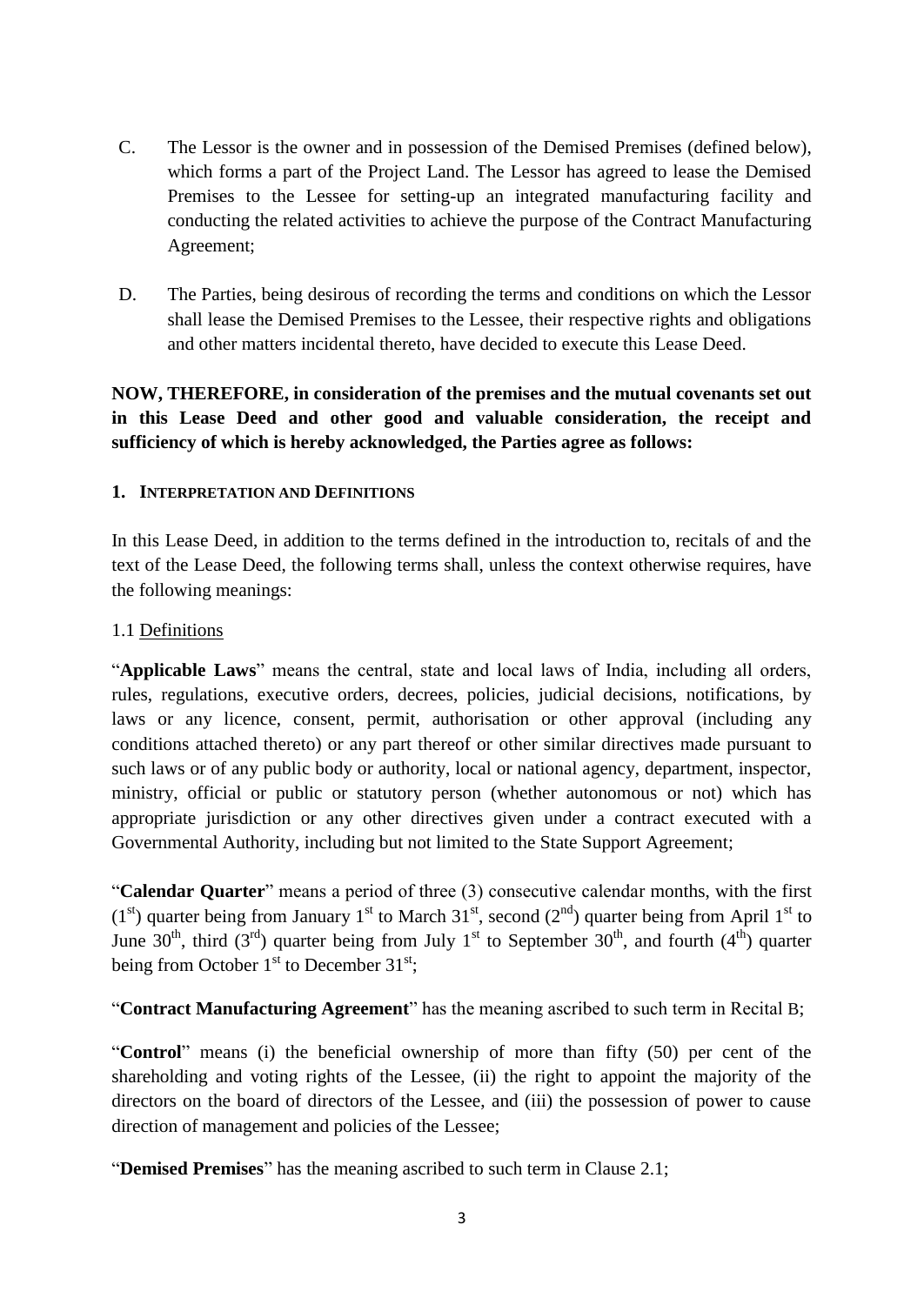"**Due Date**" has the meaning ascribed to such term in Clause 4.1;

"**Encumbrance**" means any mortgage, pledge, assignment by way of security, conditional sales contract, hypothecation, right of other persons, claim, security interest, title defect, title retention agreement, interest, equitable interest, transfer, lien, charge (whether fixed or floating), commitment, easement, right of way, licence, pre-emptive right, adverse claim as to title, possession or use, provisional, conditional or executional attachment, privilege or priority of any kind having the effect of security or any other encumbrance of whatsoever nature, whether or not registered and howsoever arising, including by statute or common law, or restriction or limitation of any nature whatsoever, including restriction on use, receipt of income or exercise of any other attribute of ownership, right of set-off, any arrangement (for the purpose of, or which has the effect of, granting security), or any other interest of any kind whatsoever, or any agreement, whether conditional or otherwise, to create any of the same;

"**Execution Date**" means the date of execution of this Lease Deed;

"**Governmental Authority**" means any competent governmental, regulatory, statutory or administrative authority, agency, department, commission or instrumentality (whether local, municipal, national or otherwise), court, board or tribunal of competent jurisdiction or other law, rule or regulation making an entity having jurisdiction in regard to the Demised Premises, any Party or the transactions contemplated by this Lease Deed, on behalf of the Republic of India or any state or other subdivision thereof or any municipality, district or other subdivision thereof;

"**INR**" or "**Indian Rupees**" means Indian Rupees, the lawful currency of the Republic of India;

"**Initial Period**" shall have the meaning ascribed to it in Clause 3.2;

"**Lease Deed**" means this lease deed;

"**Lease Rent**" has the meaning ascribed to such term in Clause 4.1;

"**Lease Term**" has the meaning ascribed to such term in Clause [3.2;](#page-7-0)

"**Lessee**" has the meaning ascribed to such term in the description of parties;

"**Lessor**" has the meaning ascribed to such term in the description of parties;

"**Person**" means any natural person, firm, company, governmental authority, joint venture, association, partnership, proprietorship, Hindu undivided family, trust or other entity (whether or not having separate legal personality);

"**Products**" have the meaning ascribed to such term in Recital E of the Contract Manufacturing Agreement;

"**Project**" has the meaning ascribed to such term in Recital [A](#page-1-1);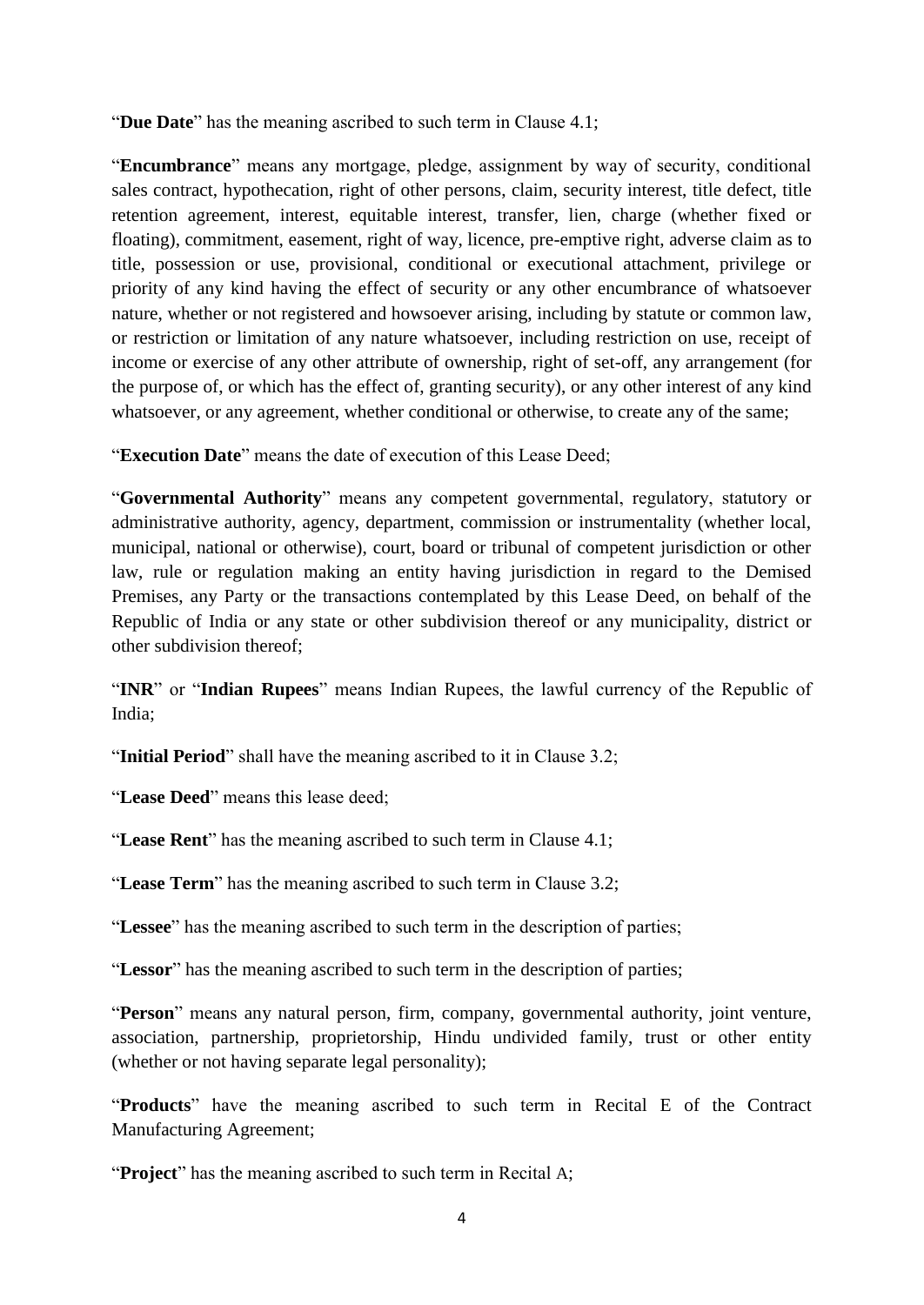"**Project Land**" means the land allotted and sold by the Government of Gujarat under the State Support Agreement and the land purchased/being purchased by the Lessor from the private parties.

"**Requisite Parts**" have the meaning ascribed to such term in Clause 1.1 of the Contract Manufacturing Agreement;

"**SMC**" means Suzuki Motor Corporation, a company incorporated and existing under the laws of Japan whose principal office is at 300 Takatsuka-cho, Minami-ku, Hamamatsu-shi, Shizuoka, 432-8611, Japan and shall, unless repugnant to the context or meaning thereof, be deemed to mean and include its successors and permitted assigns;

"**State Support Agreement**" has the meaning ascribed to such term in Recital A;

"Tax" or "Taxes" means all forms of taxation, whether direct or indirect, specifically including service tax, income tax, sales tax, value added tax, withholding tax, central sales tax, stamp duty, property tax, land revenue, registration fees, governmental fee, duties, imposts, levies, or other like assessment or charge of any kind whatsoever (including withholding on amounts paid to or by any Person), together with any charges, costs, interest, penalty, surcharges, fines, fees, addition to tax or additional amount imposed by any Governmental Authority (including a revenue, customs and fiscal authority by whatever name called) responsible for the imposition of any such tax (domestic or foreign and direct or indirect), and any liability for any of the foregoing, whether disputed or not; and

"**Transaction Documents**" means the Contract Manufacturing Agreement, this Lease Deed and any other agreement that may be entered into between the Lessor, SMC and/or the Lessee in relation to the implementation of the Project.

## 1.2 Interpretation

- (a) Headings and the table of contents are inserted for convenience only and shall not affect the construction of this Lease Deed.
- (b) The recitals and schedules to this Lease Deed are an integral part of this Lease Deed and shall have the same force and effect as if set out in the body of this Lease Deed. Any reference to the preamble, a recital, Clause or Schedule, shall be a reference to the preamble, a recital, or clause of this Lease Deed, or a schedule to this Lease Deed.
- (c) Except where the context requires otherwise, references to Clauses or Schedules are to Clauses of or Schedules to this Lease Deed.
- (d) Where a word or phrase is defined, other parts of speech and grammatical forms of that word or phrase shall have corresponding meanings.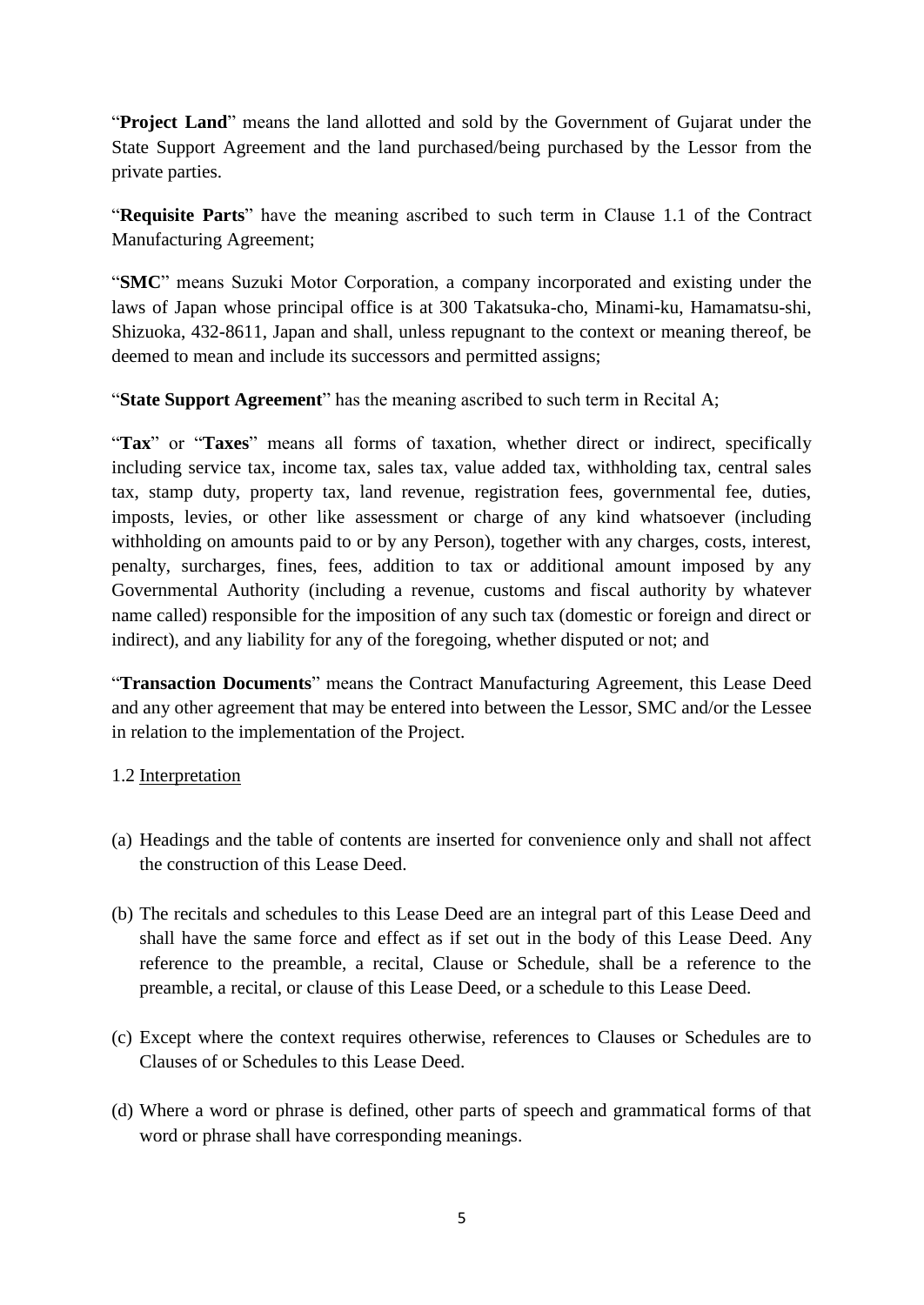- (e) Words denoting the singular number include the plural number and vice versa; words denoting the masculine gender include the feminine gender.
- (f) Any reference in this Lease Deed to an agreement or contract includes a reference to that agreement or contract as amended, novated, supplemented waived, substituted, replaced, renewed or extended from time to time.
- (g) References in this Lease Deed to any Party shall include that Party's successors and permitted assignees.
- (h) A Person includes, as the context requires, any individual, corporation, limited liability company, association, partnership, proprietorship, institution, co-operative society or other entity whether incorporated or not and includes its successors and permitted transferees and assigns.
- (i) Any reference to a document in the *agreed form* is to the form of the relevant document agreed between the Parties.
- (j) Time is of the essence in the performance of the Parties' respective obligations. If any time period specified herein is extended, such extended time shall also be of the essence.
- (k) All provisions of this Lease Deed shall be interpreted and construed in accordance with their meanings, and not strictly for or against either Party, regardless of which Party may have drafted this Lease Deed or a specific provision.
- (l) The words "including", "include" or "includes" shall be interpreted in a manner as though the words "without limitation" immediately followed the same.

## 1.3 Changes in Laws

References in this Lease Deed to any law or statute include a reference to that law or statute as amended, replaced, supplemented or re-enacted, both before and at any time after the execution of this Lease Deed.

#### 1.4 Writings

Any reference to "writing" or "written" shall include faxes, e-mails and any copies in a permanent and tangible form, but shall not include text messages (short message service) or other contemporary forms of distance communications using electronic means.

#### 1.5 Obligation to Procure or Cause

An obligation for a Party to "procure" or "cause" that something shall be done shall be construed as an obligation on the part of each such Party to take all steps within its control to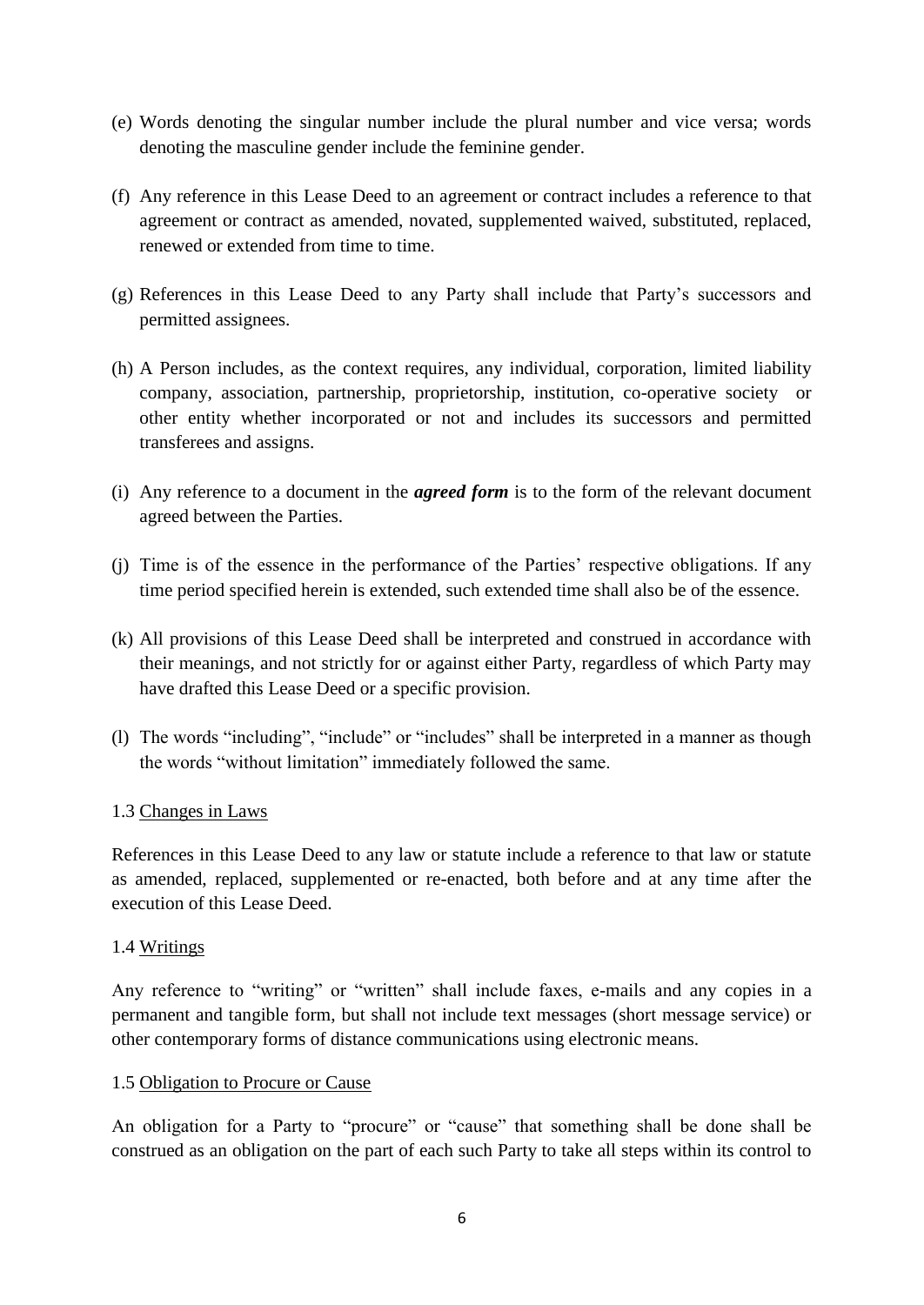do or cause that thing to be done, including by exercising all rights and powers vested in or available to it.

## 1.6 Cooperation

Subject to the terms, conditions and limitations herein provided, the Parties agree to use their respective good faith endeavours to take, or cause to be taken, all actions and to do, or cause to be done, all things necessary, proper or advisable under all Applicable Laws to carry out and make effective the provisions of this Lease Deed.

## 1.7 Drafting of this Lease Deed

This Lease Deed is the result of negotiations between, and has been reviewed by the Parties and their respective counsel. Accordingly, this Lease Deed shall be deemed to be the product of the Parties, and there shall be no presumption that an ambiguity should be construed in favour of or against any Party solely as a result of such Party's actual or purported role in the drafting of this Lease Deed.

## **2. GRANT OF LEASE**

- 2.1 In consideration of the Lessee agreeing to strictly abide by all the representations, warranties, covenants, conditions and agreements set forth herein, including regular and timely payment of the relevant Lease Rent, the Lessor hereby grants a lease to the Lessee, and the Lessee hereby accepts such grant from the Lessor, to all that piece and parcel of relevant contiguous land described in Schedule 1 and delineated and shown in the map attached in Schedule 2 and land described in Schedule 3 and delineated and shown in the map attached in Schedule 4 (collectively, the "**Demised Premises**") with vacant possession, and to hold the relevant Demised Premises on lease from the Execution Date till the expiry of the entire Lease Term (subject to the termination or extension in accordance with Clause 3.2), without interruption or interference, together with all singular rights, liberties, privileges, easements, benefits, rights of way, paths, passages whatsoever in or appurtenant to the relevant Demised Premises or any part thereof, belonging to or in anyway usually held, occupied or enjoyed therewith.
- 2.2 The Lessor shall handover vacant possession of the Demised Premises to the Lessee on the Execution Date.
- 2.3 The Parties shall discuss the expansion of the Demised Premises as per the business needs of the Lessee for the purposes of implementation of the Contract Manufacturing Agreement and would enter into appropriate documentation for such expansion on similar terms as contained in this Lease Deed.
- 2.4 The Lessor hereby covenants to the Lessee that, upon the Lessee paying the relevant Lease Rent and performing all other covenants that are to be performed by it in terms hereof, and strictly abiding by all representations, warranties, conditions and agreements set forth herein, the Lessee shall have the right to peaceably and quietly enjoy the relevant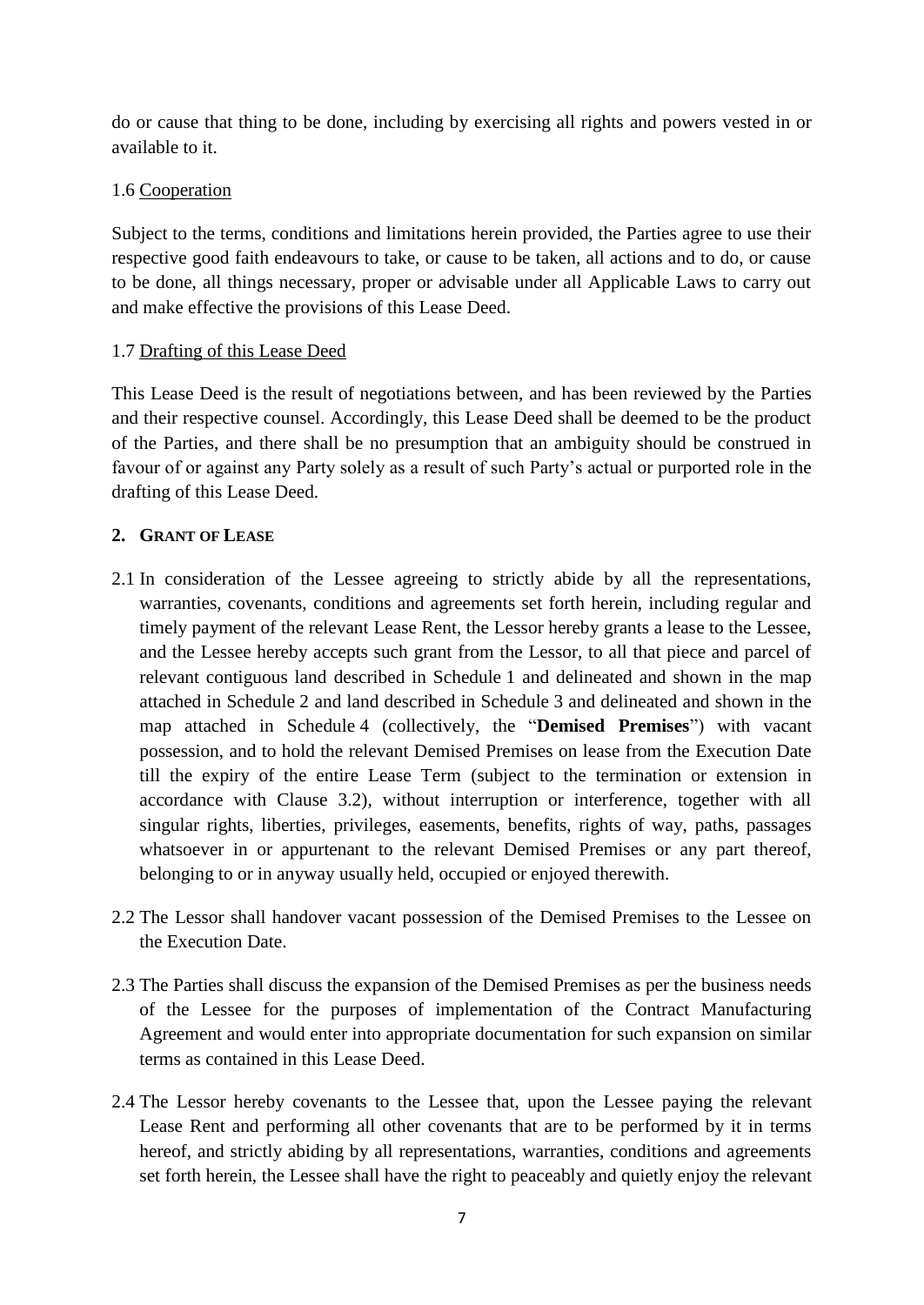Demised Premises and have free access to the relevant Demised Premises for the Lease Term, without any let, interruption or disturbance of, from or by the Lessor or any other third party.

## **3. EFFECTIVENESS AND LEASE TERM**

- 3.1 This Lease Deed shall be effective simultaneously with the Contract Manufacturing Agreement, from the Execution Date, and shall remain valid and in effect unless terminated in accordance with Clause [10.2.](#page-13-0)
- <span id="page-7-0"></span>3.2 The lease contemplated herein shall commence from the Execution Date and shall continue for a period of fifteen (15) years ("**Initial Period**"), to be automatically extended for a further period of fifteen (15) years at the end of the Initial Period without any further action or documentation on the party of either Party, unless terminated by the Parties by mutual agreement ("**Lease Term**"). After the expiry of an aggregate period of thirty (30) years from the Execution Date, the Lessor and the Lessee may mutually discuss and agree to extend the Lease Term.

### **4. LEASE RENT AND ESCALATION**

- 4.1 As consideration for the lease and the other rights granted under this Lease Deed, the Lessee hereby agrees and undertakes that it shall pay an advance quarterly lease rent mentioned in Schedules 1 and 3 (collectively, the "**Lease Rent**") to the Lessor, on or before the expiry of seventh  $(7<sup>th</sup>)$  day of commencement of the relevant Calendar Quarter (the Calendar Quarter for which the Lessee shall pay the Lease Rent under this Lease Deed shall be referred to as the "**Rent Payment Period**"). The due date of the payment of the Lease Rent in relation to a Rent Payment Period shall be referred to as the "**Due Date**". The Lease Rent has been independently determined on an arm's length basis. In case the Execution Date is not the first day of a Calendar Quarter, then the first Rent Payment Period shall consist of the period commencing on the Execution Date and ending on the last day of the Calendar Quarter that arrives immediately following the Execution Date. The Lease Rent for the first and the last Rent Payment Periods shall be calculated on a daily pro rata basis.
- 4.2 Unless otherwise agreed between the Parties, the Lease Rent shall be paid by the Lessee by way of online fund transfer to the following bank account of the Lessor or such other bank account as may be intimated by the Lessor in writing from time to time:

| <b>Beneficiary Account Number:</b> | $  \bullet  $               |
|------------------------------------|-----------------------------|
| <b>Beneficiary Name:</b>           | Maruti Suzuki India Limited |
| Name of the Bank:                  | $  \bullet  $               |
| Branch:                            | $  \bullet  $               |
| <b>IFSC</b> Code:                  | ●                           |

4.3 If the Lessee fails to pay all or part the Lease Rent for a Rent Payment Period by the Due Date of the Rent Payment Period, without prejudice to any other rights which the Lessor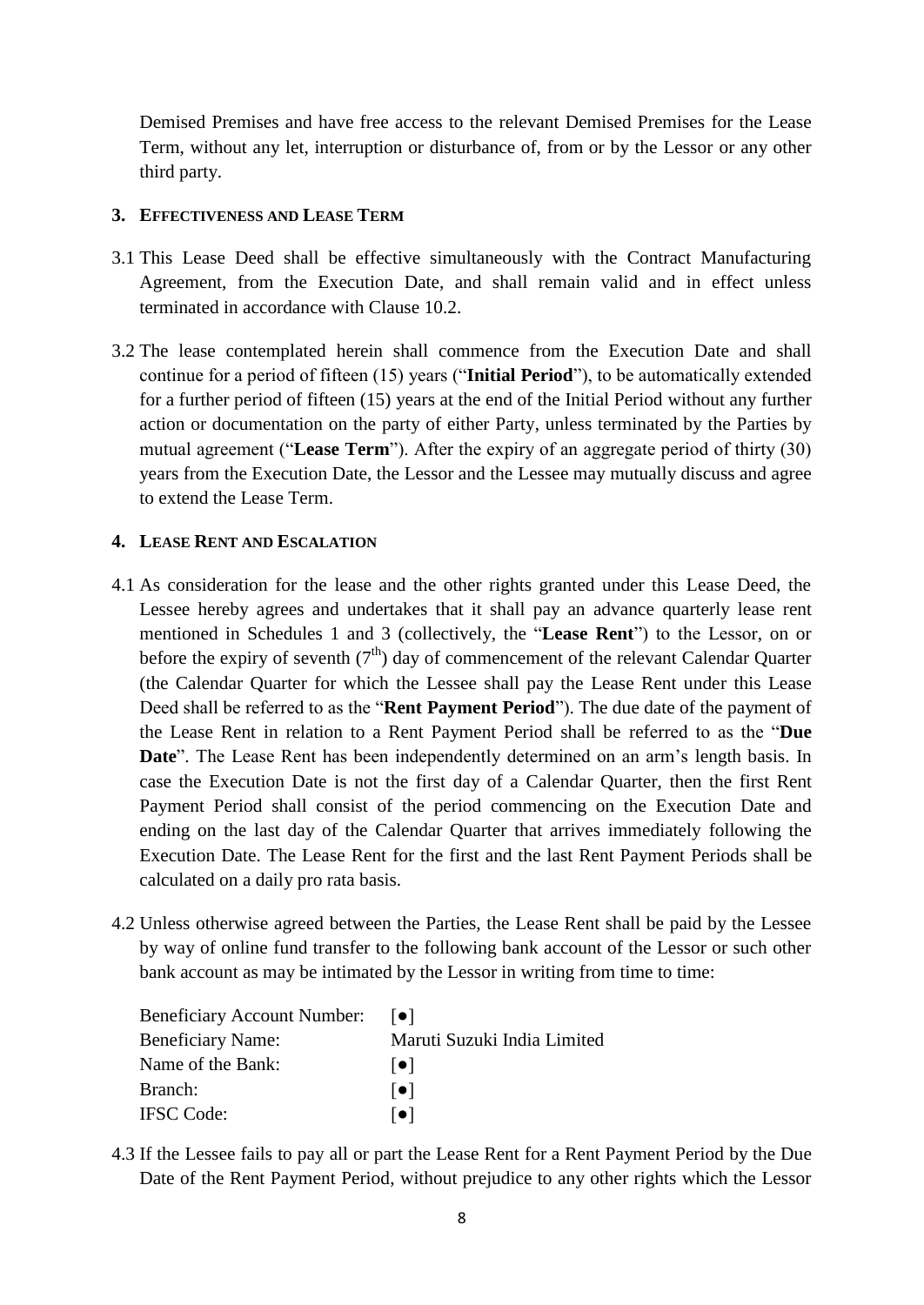may have under this Lease Deed or under Applicable Laws in this regard, the Lessor shall have the option to deduct such unpaid Lease Rent, along with an interest on the unpaid Lease Rent at the simple interest rate of twelve per cent (12%) per annum (or part thereof, from the next day of the relevant Due Date till the date of its actual payment or setting off), from any amounts due to the Lessee from the Lessor under the Contract Manufacturing Agreement.

- 4.4 Notwithstanding anything contained to the contrary in this Lease Deed, the Lessor shall not be obliged to refund any part or whole of the Lease Rent paid by the Lessee, including without limitation, upon the termination of this Lease Deed, provided, however, that if this Lease Deed is terminated due to any reason other than the Lessee's breach or violation of the provisions of this Lease Deed or the Contract Manufacturing Agreement, the Lessor shall refund the Lease Rent paid in advance to the Lessee and the amount of the refund shall be calculated on a daily pro rata basis.
- 4.5 The Lessor reserves its right to review the Lease Rent once after the expiry of every three (3) years during the Lease Term, commencing from the Execution Date, provided that any increase in the Lease Rent, shall not exceed an amount equal to fifteen (15)% of the prevailing Lease Rent at the time of each such review. The Lessee hereby agrees and undertakes to pay such escalated Lease Rent, without any demur or protest, on the relevant Due Date.

## **5. USE AND DEVELOPMENT OF THE DEMISED PREMISES**

- <span id="page-8-0"></span>5.1 The Lessee hereby agrees and undertakes that it shall use the Demised Premises solely for the purposes of setting-up and operating the Project, including an integrated manufacturing facility and the Contract Manufacturing Agreement, entirely at its own cost, charge, expense and risk. Without prejudice to the generality of the foregoing, the activities that can be carried out by the Lessee in the Demised Premises during the Lease Term shall include the followings:
	- (i) developing, constructing, owning, operating, and maintaining an integrated manufacturing facility;
	- (ii) developing, constructing, owning, operating, and maintaining all other facilities incidental or ancillary to the implementation of the Project, including, but not limited to, parking areas, warehousing buildings, power plants or generators, electric power transmission facilities, power substations, canal, gas and water pipes, railway track, gas stations, administrative buildings, housing, residences, accommodations, restaurants and shops for staff and other community and entertainment facilities for staff;
	- (iii) developing, constructing, owning, operating, and maintaining all utilities, services and facilities required for operating and maintaining the integrated manufacturing facility;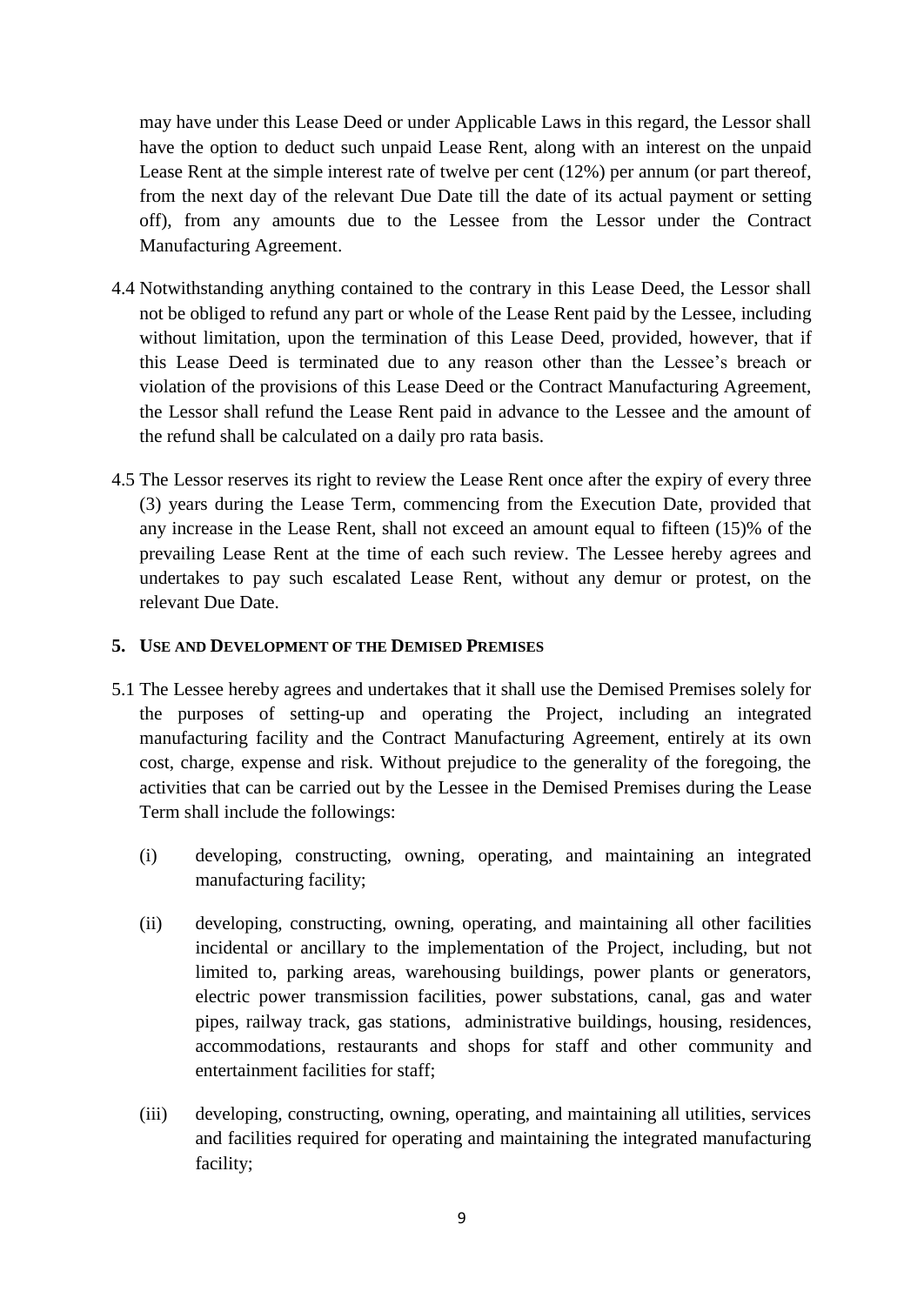- (iv) extraction of ground water and harvesting of rain water for the Lessee's requirements;
- (v) developing and landscaping the site; and
- (vi) any other purpose incidental or consequential to the development, operation and maintenance of the Project, including any activities that are to be mandatorily undertaken by the Lessee under Applicable Laws for implementation of the Project.
- 5.2 No change in use of the Demised Premises, as set forth above in Clause [5.1](#page-8-0), shall be permitted for any reason whatsoever; provided, however, if the Government of Gujarat or Applicable Laws mandate any changes to the scope of the Project, then the Parties shall discuss the same and mutually agree on the modalities for implementing such changes.

### **6. NO SUB-LETTING OR CREATION OF THIRD PARTY INTEREST**

- 6.1 Save and except for residential and residential related purposes of the directors, officers, employees, agents, contractors, sub-contractors and consultants of the Lessor, Lessee and SMC, the Lessee shall not, either directly or indirectly, sub-lease, sub-let, license or grant any rights in the Demised Premises or any part thereof, in favour of any third party, including any of its affiliates, associates and group companies, without obtaining the prior approval from the Lessor which shall not be unreasonably withheld if the sub-lease, sublet, license or grant of rights is necessary for the Lessee to manufacture the Products or for the vendors or suppliers to manufacture or supply the Requisite Parts to the Lessee. Further, the Lessee shall not, without the prior consent of the Lessor or any other relevant authority, as may be applicable, either directly or indirectly, assign, transfer or create any Encumbrance on the Demised Premises or any part thereof, or permit the Demised Premises or any part thereof to be occupied by anyone other than itself.
- 6.2 Except with the prior consent of the Lessee, the Lessor shall not, during the subsistence of this Lease Deed, either directly or indirectly, assign, sell, dispose of, transfer or otherwise create any Encumbrance on the Demised Premises or any part thereof.

## **7. REPRESENTATIONS AND WARRANTIES OF THE LESSOR**

The Lessor represents and warrants, as on the Execution Date, to the Lessee that:

- (i) it (a) is a sole and absolute owner of the Demised Premises, (b) has valid title and ownership right to the Demised Premises, and (c) enjoys the uninterrupted, quiet, peaceful, physical, vacant and legal possession of the Demised Premises without any interference whatsoever;
- (ii) the Demised Premises is free from any and all Encumbrances or restriction of any kind including any restriction on use, enjoyment, transfer or disposal, except those as enumerated under the State Support Agreement;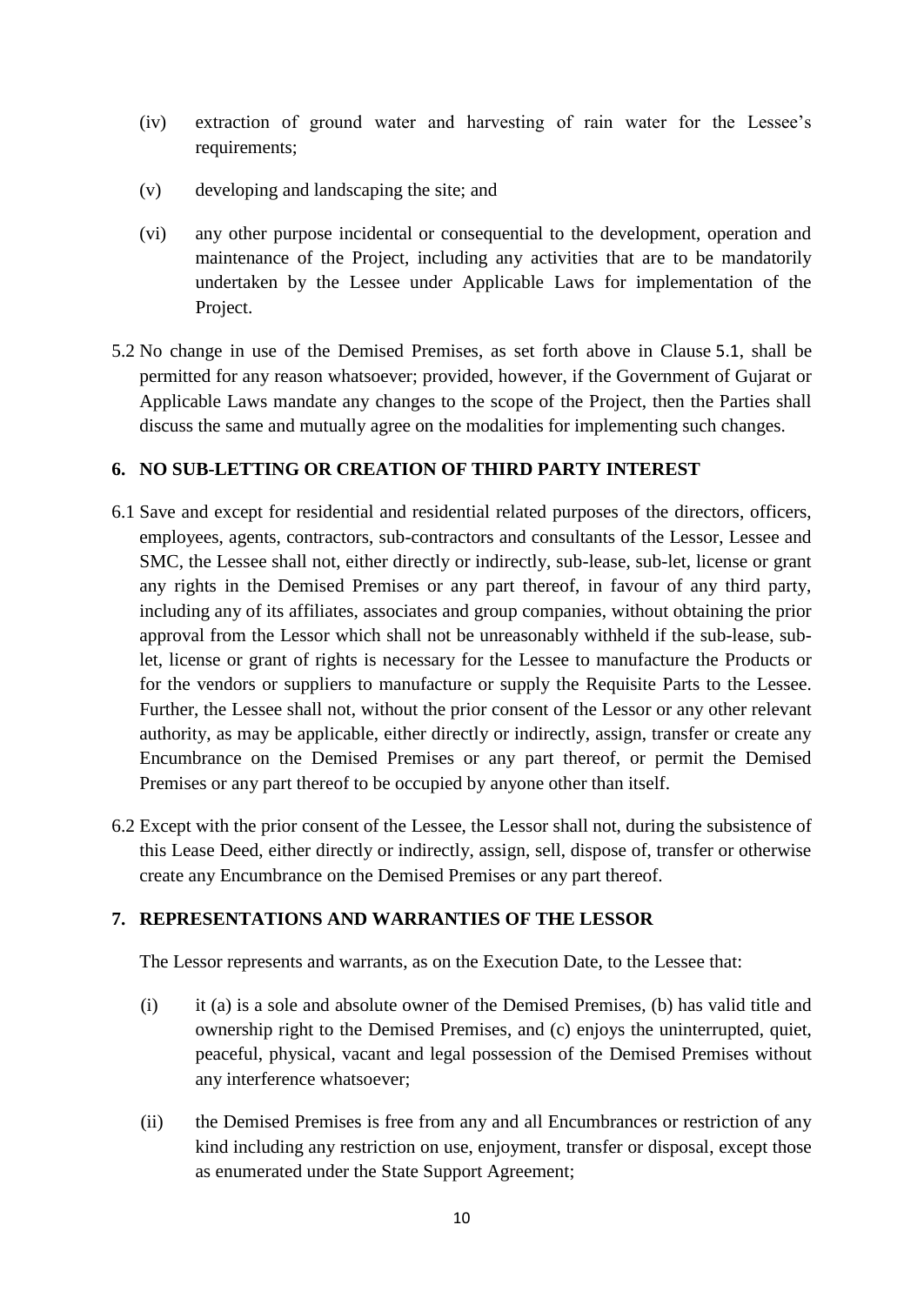- (iii) there is no legal or administrative proceeding, litigation, pending or threatened against it in any forum, challenging the validity or propriety of, or otherwise relating to or involving the Demised Premises;
- (iv) the Lessor does not have any liability for any Tax or any interest or penalty or any due with any party relating to or involving the Demised Premises except for the installment payment of the purchase price of the Demised Premises as per the State Support Agreement; and
- (v) subject to the Lessee paying the Lease Rent and observing the obligations contained herein, the Lessor allows the Lessee to hold, use and enjoy the Demised Premises during the Lease Term without any interference by the Lessor or any other third party.

#### **8. COVENANTS**

#### 8.1 Lessee's Covenants

The Lessee hereby covenants to the Lessor that:

- (i) it shall: (a) obtain all consents, permissions, licenses, no-objections and all other approvals required in terms of Applicable Laws; and (b) comply with all Applicable Laws, including those related to safety, health, environment and labour; in relation to its use and occupation of the Demised Premises, the setting-up and operation of the Project, and the other transactions contemplated in terms of the Transaction Documents;
- (ii) it shall notify to all third parties, which may include its sub-contractors, consultants, agents and/or employees (including contract labourers), with whom it enters into contracts or arrangements in connection with its use or occupation of the Demised Premises, the setting-up or operation of the Project, and/or other transactions contemplated in terms of the Transaction Documents, that they shall comply with all Applicable Laws and the provisions of the Transaction Documents while they are setting up and operating in the Demised Premises;
- (iii)it shall not do, or cause to be done by its directors, officers, agents, contractors or employees, any act or omission which may result in a breach or non compliance by the Lessor of: (a) any term, condition, covenant or obligation under any consent, approval, permission, no-objection, license, approval etc., in relation to the Demised Premises or the Project, or (b) any Applicable Laws;
- (iv)it shall not conduct or permit to be conducted by its directors, officers and employees any such activity in the Demised Premises, which is in contravention of any Applicable Laws;
- (v) it shall pay to the Lessor all dues stipulated under this Lease Deed duly and on time;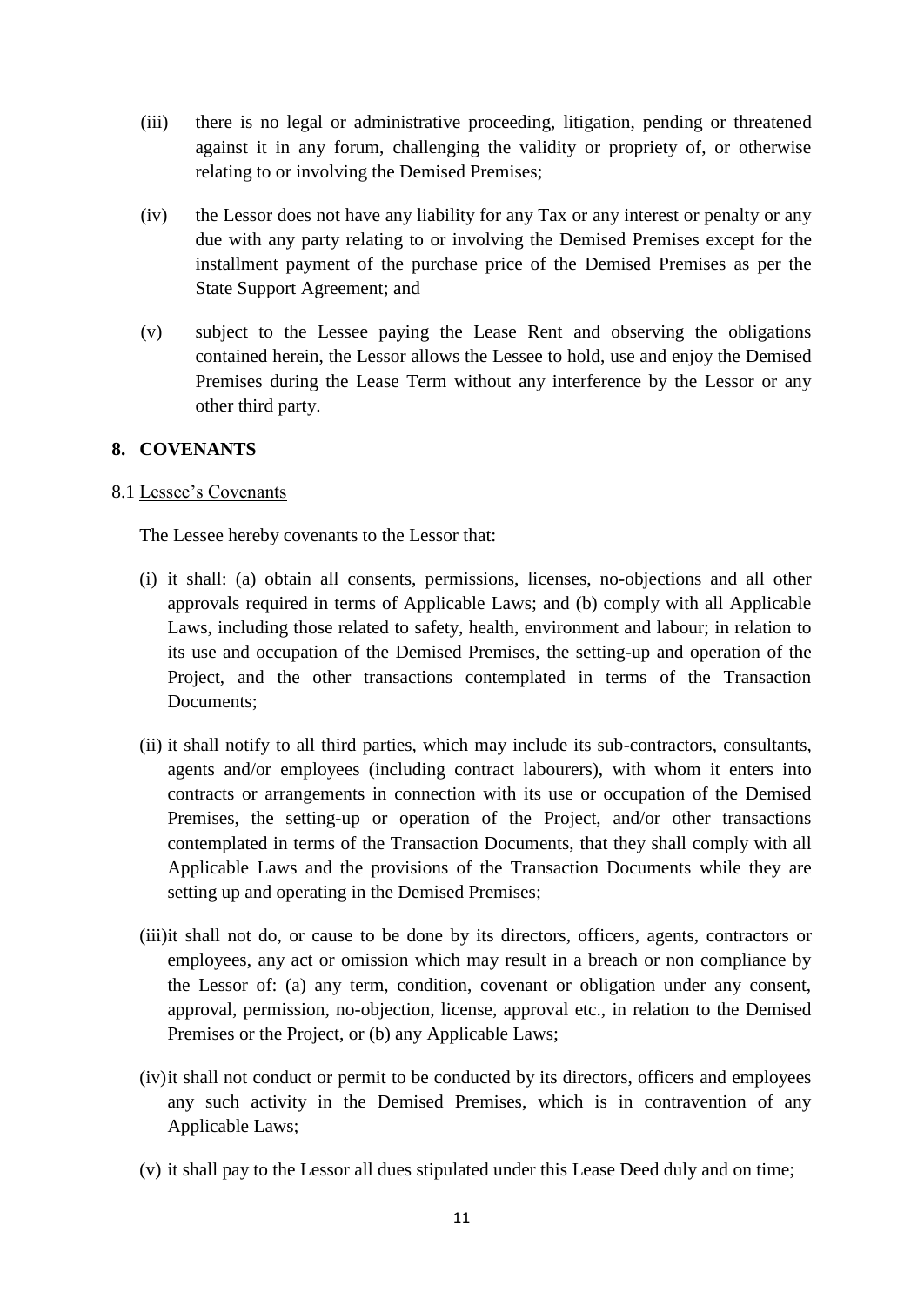- (vi)it shall not at any time claim any right, title or interest of any kind or nature whatsoever in the Demised Premises and/or any part thereof, save and except the rights granted to it in terms of this Lease Deed;
- (vii) it shall, during reasonable working hours, provide the authorised representatives of the Lessor access to the Demised Premise and the entire integrated manufacturing facility and other infrastructure developed on the Demised Premises, without limitation, for the purposes of ascertaining compliance with the terms and conditions set out in the Transaction Documents;
- (viii) it shall procure adequate and appropriate insurance cover for all the material assets pertaining to the Project, in accordance with industry practice and as per the requirements of Applicable Laws; and
- (ix)subject to the Contract Manufacturing Agreement, it shall, upon the termination of this Lease Deed: (a) comply with the provision of Clause [10.3](#page-13-1), (b) cease to enter upon or use or occupy the Demised Premises unless such entrance is necessary to transfer the manufacturing facilities or succeed the operation of them, and (c) surrender peaceful possession of the Demised Premises, and thereafter not prevent or obstruct the Lessor from occupying or using the Demised Premises in any manner.

#### 8.2 Lessor's Covenants

The Lessor hereby covenants to the Lessee that:

- (i) it has good, sufficient and valid title to the Demised Premises;
- (ii) it shall: (a) obtain all consents, permissions, licenses, no-objections and all other approvals required in terms of Applicable Laws; and (b) comply with all Applicable Laws in relation to its lease of the Demised Premises and the other transactions contemplated in terms of the Transaction Documents;
- (iii) it shall, subject to timely payment of Lease Rent and performance of the covenants and conditions of this Lease Deed by the Lessee, permit the Lessee to peacefully hold and enjoy the Demised Premises during the Lease Term, without interruption from the Lessor or any Persons lawfully claiming under or in trust for the Lessor or any other third party;
- (iv) it shall not do, or cause to be done, any act or omission which may result in a breach or non compliance by the Lessee of: (a) any term, condition, covenant or obligation under any consent, approval, permission, no-objection, license, approval etc., obtained by the Lessee in relation to the Demised Premises or the Project, or (b) any Applicable Laws;
- (v) it shall not do, or cause to be done, any act or omission which may interrupt or disturb the use of the Demised Premises by the Lessee in accordance with this Lease Deed;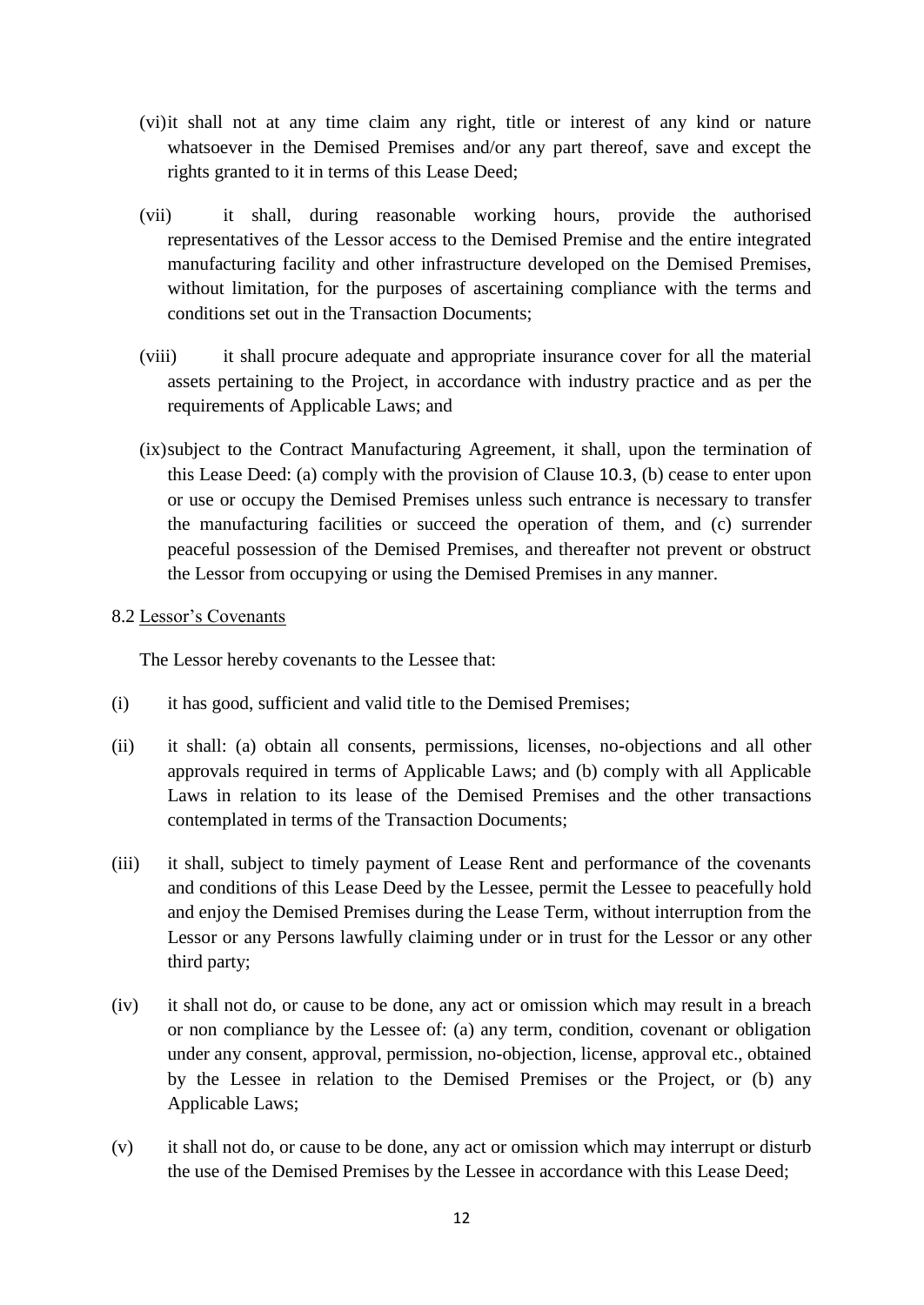- (vi) it shall not conduct or permit to be conducted by its directors, officers, agents, contractors and employees any such activity in the Demised Premises, which is in contravention of any Applicable Laws;
- (vii) it shall pay the unpaid consideration of the purchase or the allotment of the Project Land in terms of the relevant agreement or document and applicable Tax thereon (if any) in a timely manner; and
- (viii) it shall provide all request consents or no-objections that the Lessee may require from it, for obtaining utility connections or other applicable permits in relation to operation of the Project.

## **9. TAXES**

## 9.1 Tax Withholding

- 9.1.1 The Lease Rent shall be payable by the Lessee to the Lessor, after statutory deduction of tax at source under the Income Tax Act, 1961, as may be applicable. The Lessee shall provide the Lessor with a copy of necessary tax deduction certificate(s) in accordance with Applicable Laws and customary practice.
- 9.1.2 If any deduction or withholding is required by Applicable Laws to be made from any payment that is to be made under this Lease Deed, other than payment of the Lease Rent, or if such recipient thereof is subject to Tax in respect of such payment, the payer shall increase the amount of the payment to the extent necessary to ensure that the net amount received and retained by the recipient (after taking into account all deductions, withholdings or Tax) is equal to the amount that it would have received had the payment not been subject to any such deductions, withholdings or Tax.

## 9.2 Payment of Taxes

- <span id="page-12-0"></span>9.2.1 The Lessor shall only be liable and responsible to pay and discharge: (i) all income tax liabilities arising out of or pertaining to the receipt by it of Lease Rent or other payments under this Lease Deed or the other Transaction Documents; and (ii) all property taxes, land revenues, levies, cesses and other payments/dues in respect of the Demised Premises relating to the period up to the Execution Date.
- 9.2.2 Subject to the provisions of Clause [9.2.1](#page-12-0) and the Contract Manufacturing Agreement, the Lessee shall at all times be liable and responsible to pay and discharge all other Taxes, including Taxes, whether outstanding, accrued, contingent or otherwise, with respect to or arising out of lease of the Demised Premises and/or the establishment and operation of the Project. Without prejudice to the generality of the foregoing and subject to the Contract Manufacturing Agreement, the Lessee shall be liable and responsible to pay and discharge the following: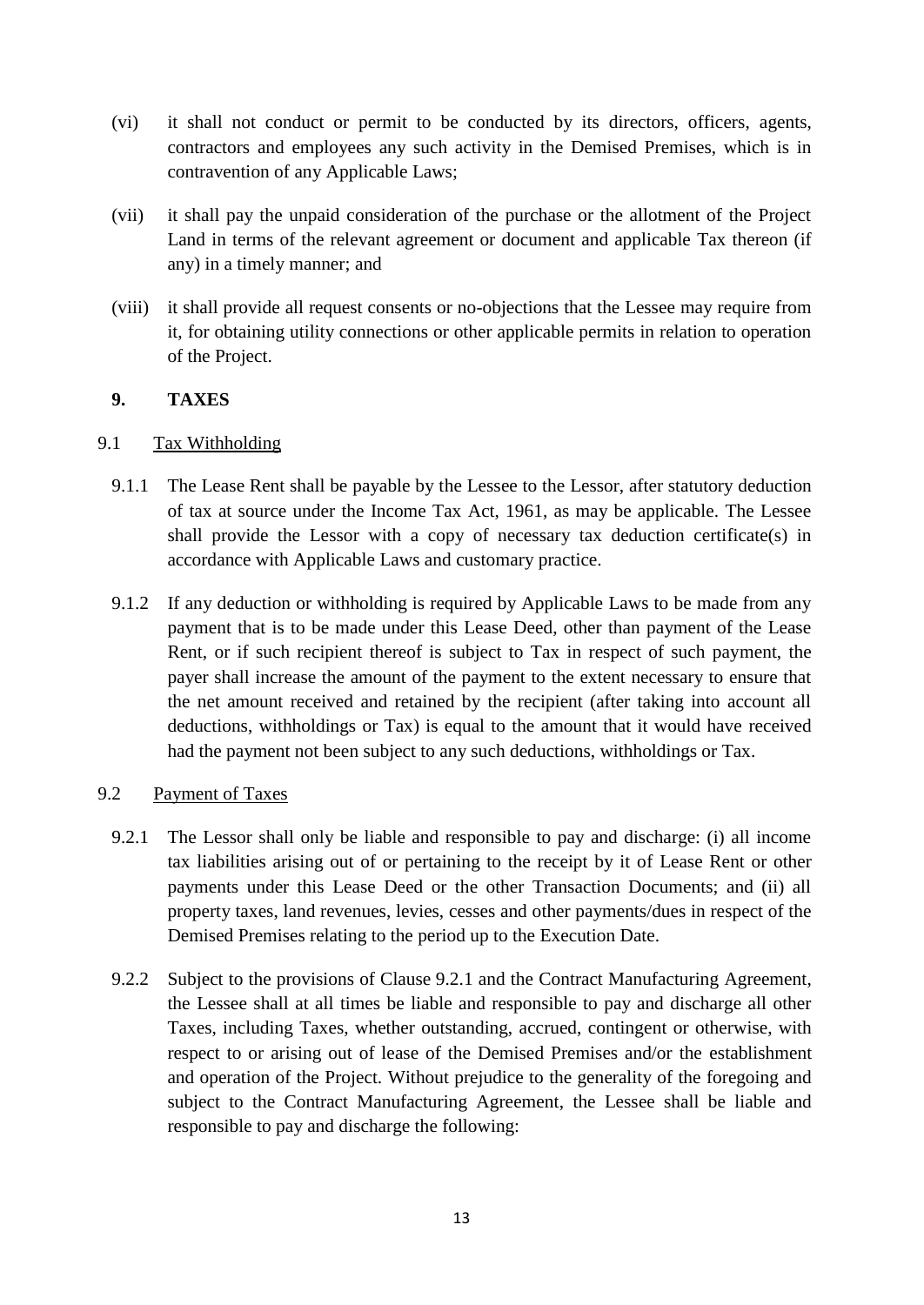- (i) All property taxes, land revenues, service tax, levies, cesses and other payments/dues in respect of the Demised Premises relating to the Lease Term;
- (ii) All Taxes payable in respect of the transactions contemplated under the Transaction Documents;
- (iii) All Taxes payable in respect of the manufacturing and other business activities that may be carried out in the Demised Premises; and
- (iv) All Taxes payable in respect of the materials stored in the Demised Premises.

### 9.3 Tax indemnity

The Lessee and the Lessor shall keep each other indemnified, in accordance with the terms set forth in Clause 19 of the Contract Manufacturing Agreement, from and against any and all claims and compensation that may be incurred by the other Party arising out of, involving or relating to, either directly or indirectly, any nonperformance of any covenant, obligation, or agreement set forth in this Clause 9.

# **10. TERM, TERMINATION, CONSEQUENCES OF TERMINATION & SURVIVAL**

10.1 Term

This Lease Deed shall become effective on and from the Execution Date and continue to be effective for a period of fifteen (15) years, provided that, at the expiry of preceding term, this Lease Deed shall be automatically extended, without any further action or documentation on the part of either Party, for a further period of fifteen (15) years, unless the Parties agree to terminate it; and after the expiry of thirty (30) years, the Lessor and the Lessee may mutually agree to extend the term.

#### <span id="page-13-0"></span>10.2 Termination

Notwithstanding anything contained in this Lease Deed, this Lease Deed shall be coterminus with the Contract Manufacturing Agreement and shall continue to remain valid until the termination of the Contract Manufacturing Agreement. The Lease Deed shall be terminated only, upon the termination of the Contract Manufacturing Agreement, in accordance with the terms and conditions of the Contract Manufacturing Agreement and upon termination of the Contract Manufacturing Agreement, this Lease Deed shall automatically terminate, without any affirmative actions by the Parties, with immediate effect.

#### <span id="page-13-1"></span>10.3 Consequences of Termination

10.3.1 Upon the termination of this Lease Deed for any reason whatsoever, the Lessee shall immediately hand over possession of the Demised Premises and the entire facilities and buildings owned by the Lessee situated on such relevant Demised Premises as a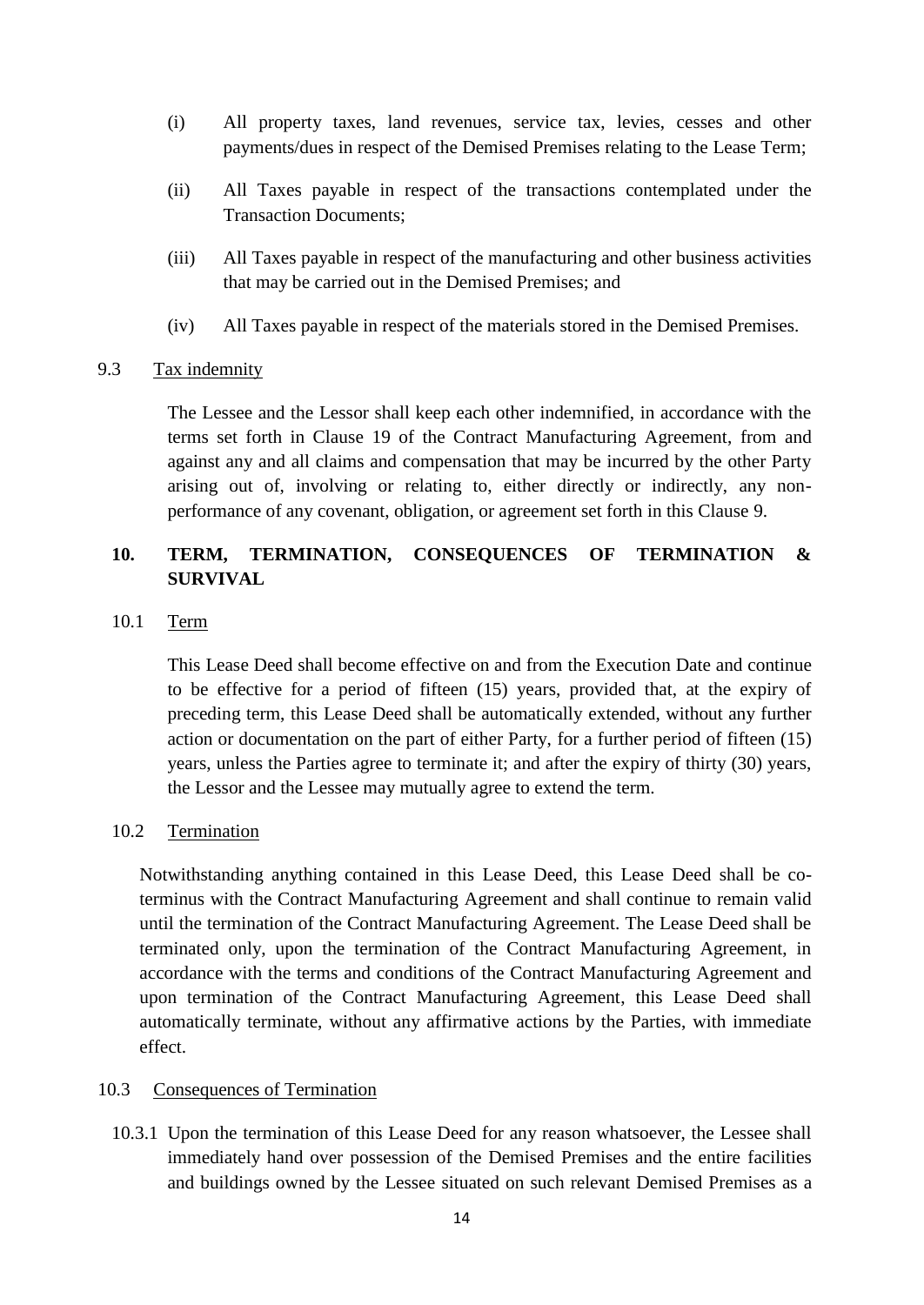going concern, on as is where is basis, to the Lessor, and the Lessor shall take possession of the same.

- 10.3.2 Notwithstanding Clause 10.3.1, if the Lessee continues to manufacture or assemble the Products under Clause 18 of the Contract Manufacturing Agreement, it shall not be required to hand over possession of the Demised Premises, etc. in accordance with Clause 10.3.1 and shall be entitled to continue to use the entire Demised Premises to the extent necessary to perform the obligations under Clause 18 of the Contract Manufacturing Agreement. In this case, the terms and conditions of this Lease Deed shall apply to the use of the Demised Premises as far as any object of such Clause exists, and this Lease Deed shall be deemed to be terminated when the Lessee fully performed the obligations under such Clause of the Contract Manufacturing Agreement.
- 10.3.3 Upon termination of this Lease Deed, the Lessor shall have the following rights, in addition to the rights contained above in Clauses 4.3, 10.3.1 and 10.3.2:
	- (i) Recovery of any relevant unpaid Lease Rent and other relevant charges due and payable by the Lessee to the Lessor in terms of this Lease Deed or the other Transaction Documents;
	- (ii) Recovery of any damages, costs, fees and expenses incurred by the Lessor as a result of the breach of this Lease Deed or other Transaction Documents by the Lessee; and/or
	- (iii) Any other legal or equitable right or remedy that the Lessor is entitled to under Applicable Laws.
- 10.3.4 Upon termination of this Lease Deed, the Contract Manufacturing Agreement shall automatically terminate and the Lessor shall at its option purchase all, but not part of, outstanding shares of the Lessee as a going concern entity as per Clause 18.3 of the Contract Manufacturing Agreement.
- 10.4 Survival

Clause 9 (*Taxes*), this Clause 10 (*Term, Termination, Consequences of Termination & Survival*), and Clause 11 (*Governing Law*) of this Lease Deed shall survive the expiry or termination of this Lease Deed.

## **11. GOVERNING LAW**

This Lease Deed and all questions of its interpretation shall be construed in accordance with the laws of India.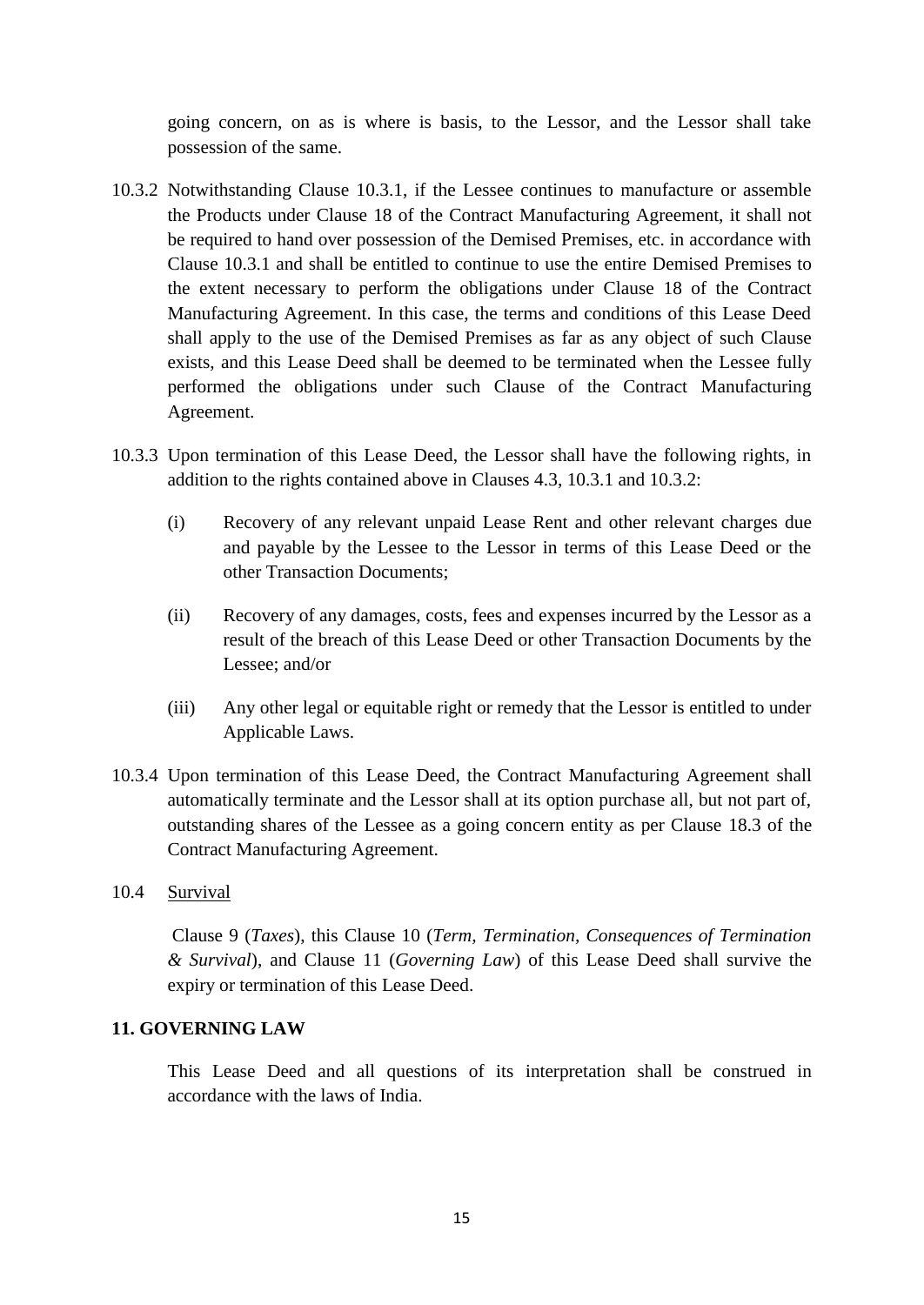## **12. MISCELLANEOUS**

#### 12.1 Severability

The provisions contained in this Lease Deed shall be enforceable independent of each of the other provisions and its validity shall not be affected if any of the other provisions are invalid. If any of those provisions are void but would be valid if some part of the provision were deleted, the provision in question shall apply with such modification as may be necessary to make it valid, provided that such deletion/modification does not alter the commercial understanding between the Parties.

## 12.2 Without prejudice

The Parties agree that the rights and remedies of the Parties hereunder are in addition to their rights at law or equity.

#### 12.3 Counterparts

This Lease Deed may be executed in one or more counterparts, each of which shall be deemed an original but all of which together shall constitute one and the same agreement.

#### 12.4 Language

This Lease Deed is in the English language only, which language shall be controlling in all respects. No translation, if any, of this Lease Deed into any other language shall be of any force or effect in the interpretation of the Lease Deed or in the determination of the intent of any of the Parties. All documents, instruments, statements, notices or reports to be delivered or sent under this Lease Deed shall be in the English language.

**IN WITNESS WHEREOF** this Lease Deed has been duly executed as of the day and year first above written.

## **MARUTI SUZUKI INDIA LIMITED**

through its authorised signatory [●], authorised pursuant to the resolution of its board of directors passed in that behalf on the  $\lceil \bullet \rceil$  day of  $\lceil \bullet \rceil$  2015.

## **SUZUKI MOTOR GUJARAT PRIVATE LIMITED**

through its authorised signatory [●], authorised pursuant to the resolution of its board of Directors passed in that behalf on the  $\lceil \bullet \rceil$  day of  $\lceil \bullet \rceil$  2015.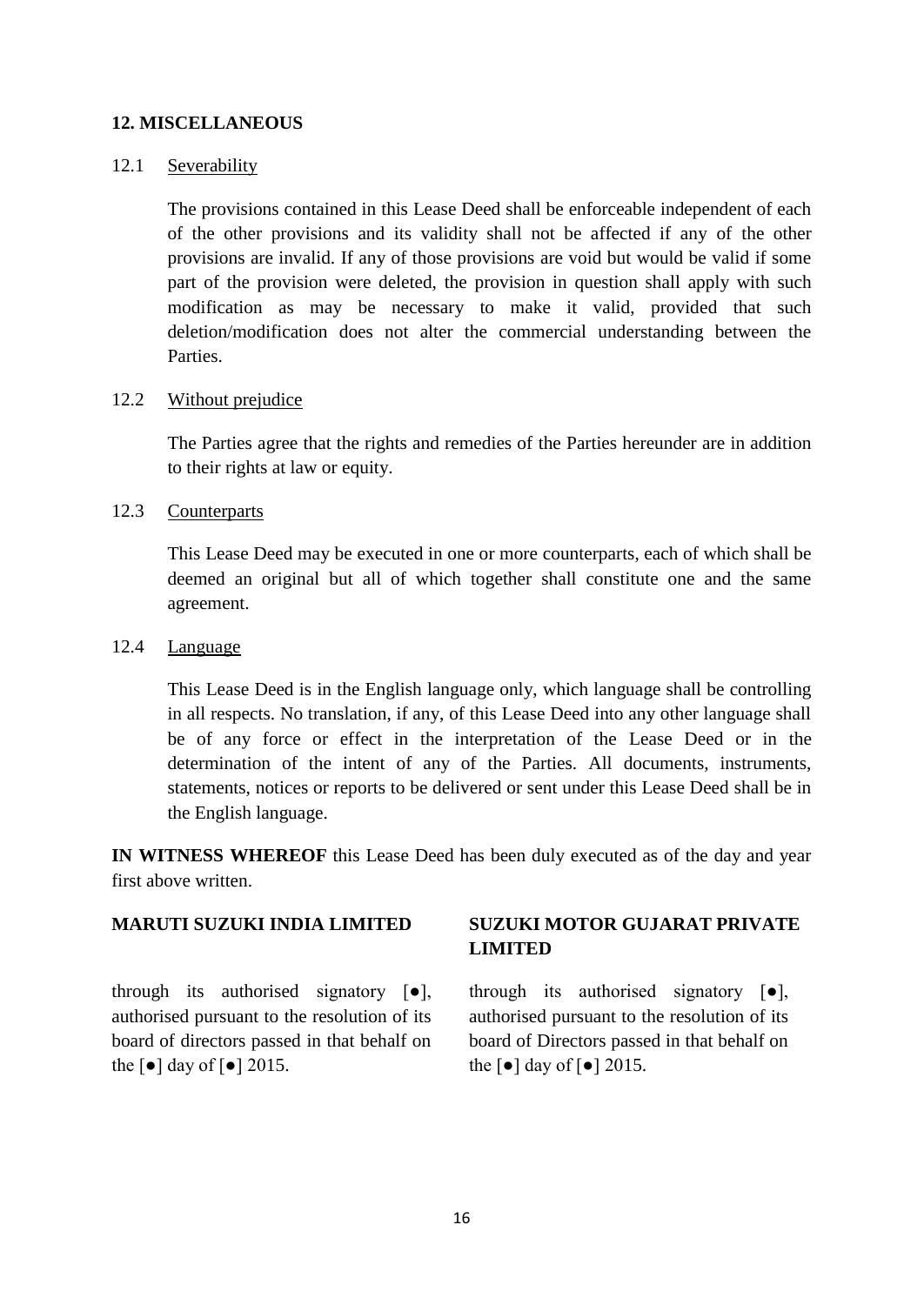Name: Designation:

\_\_\_\_\_\_\_\_\_\_\_\_\_\_\_\_\_

Name: Designation:

\_\_\_\_\_\_\_\_\_\_\_\_\_\_\_\_\_

# WITNESSES:

1. \_\_\_\_\_\_\_\_\_\_\_\_\_\_\_\_\_\_ Name: Address:

2. \_\_\_\_\_\_\_\_\_\_\_\_\_\_\_\_\_\_

Name: Address: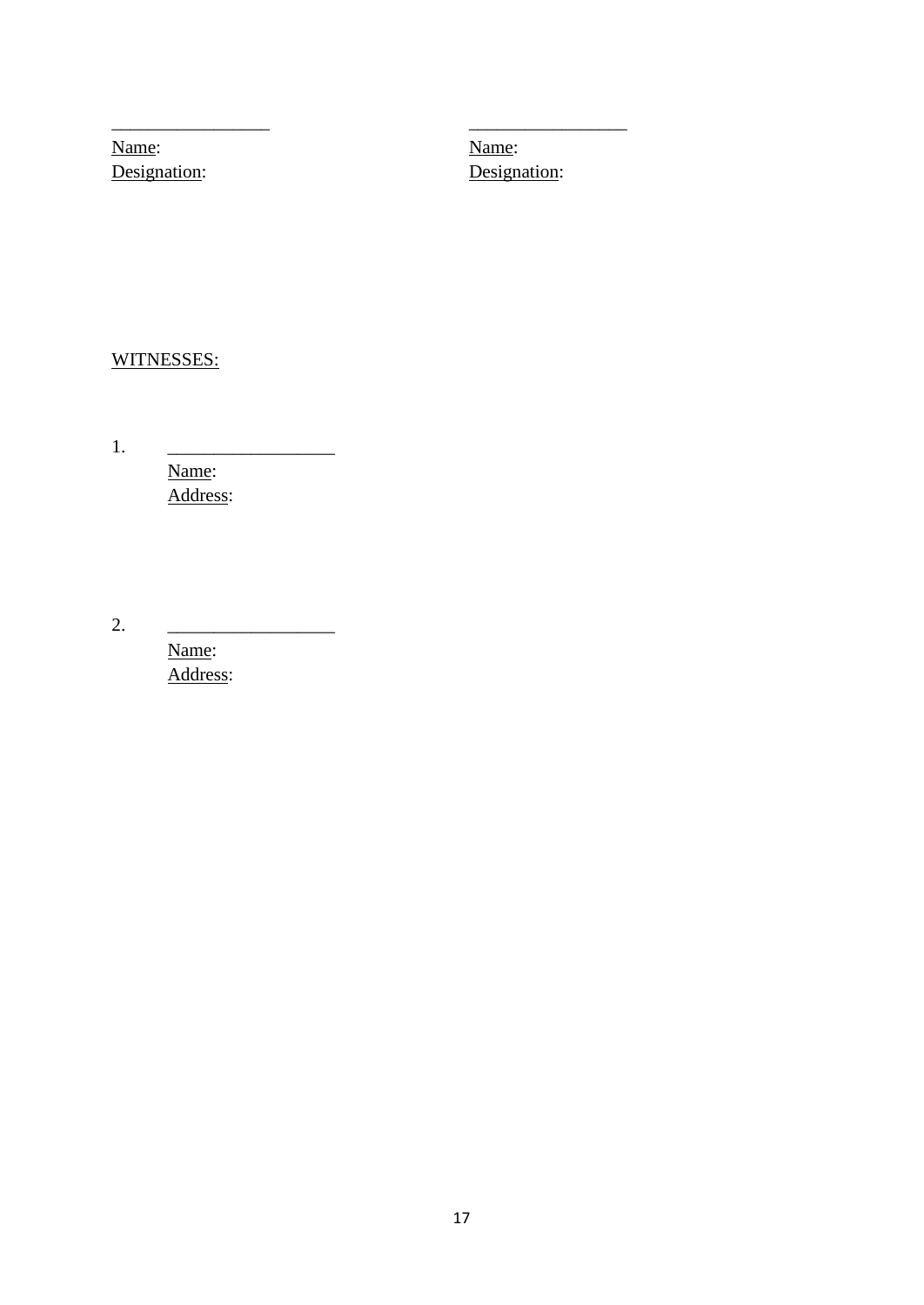# Schedule 1 – Description of Demised Premises

Address: Block no 334,335 (Old 158,293) Village Hansalpur, Taluka Mandal, District Ahmedabad, Gujarat

Area: 515,804 Sq. Mtr.

Rent per annum : Rs. 90.6 per Sq. Mtr. aggregating Rs. 46,731,842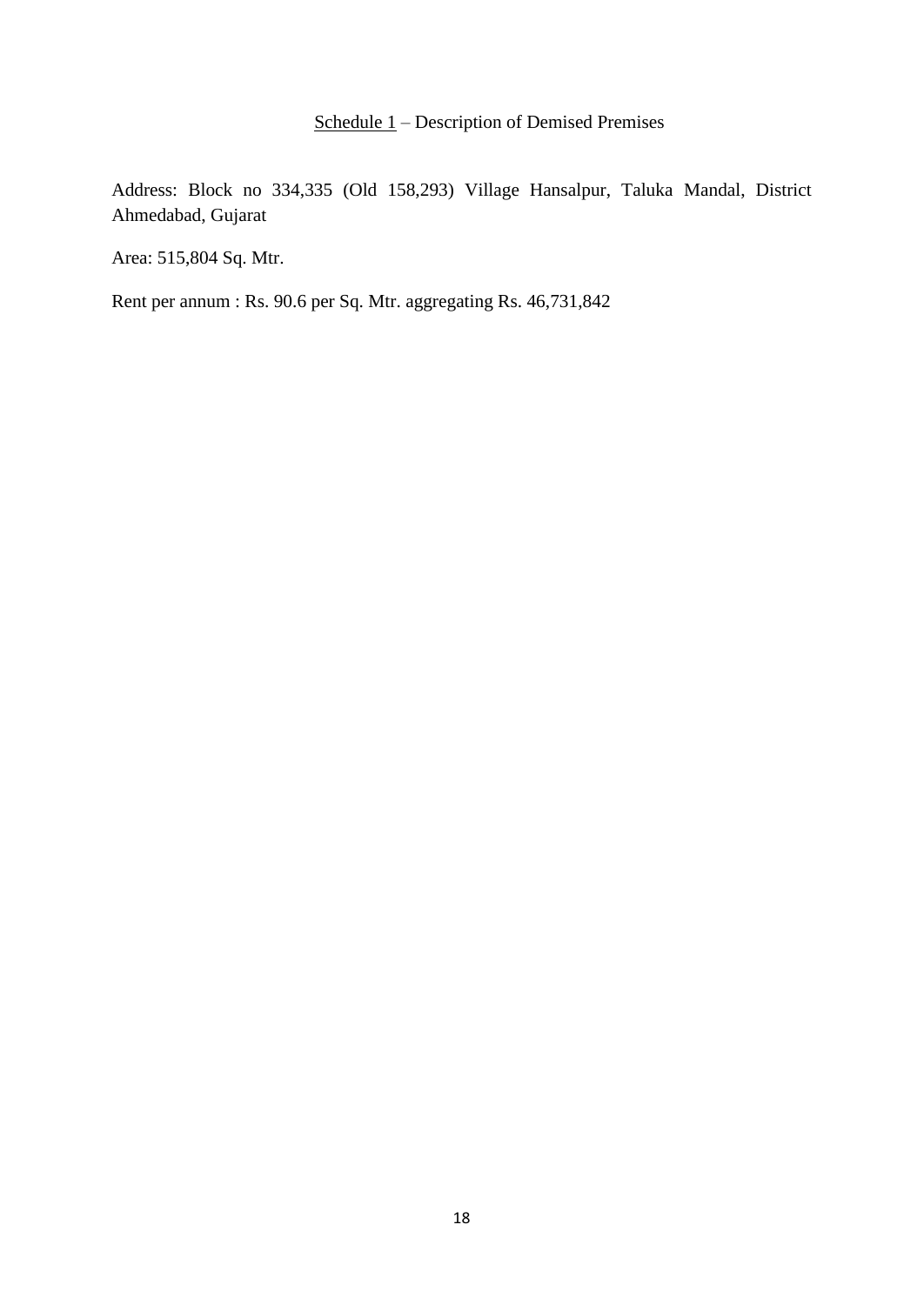# Schedule 2 – Map of the Demised Premises

[*To be inserted*]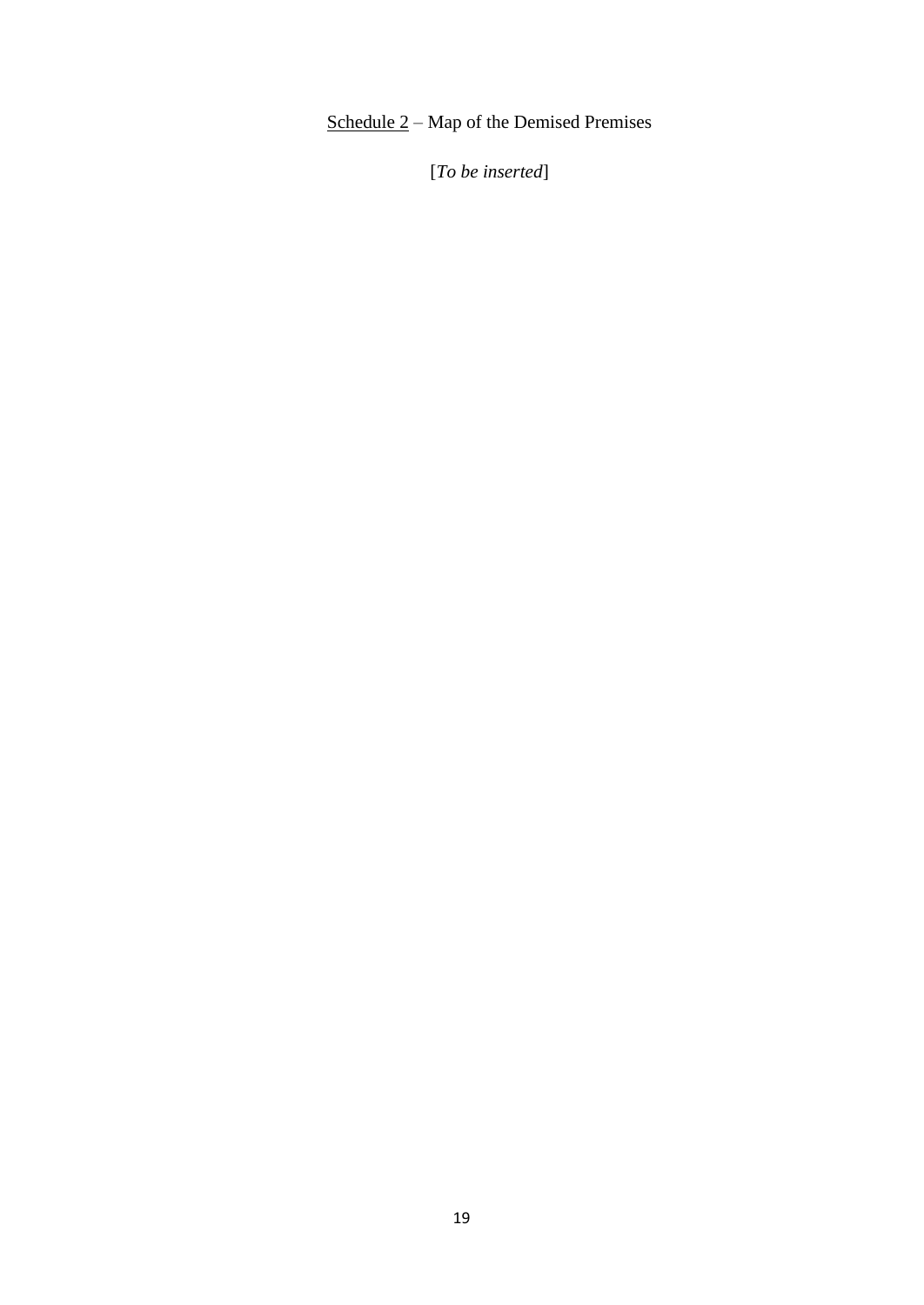# Schedule 3 – Description of Demised Premises

Address: Block no. 79,80,81, Village Sitapur, Taluka Mandal, District Ahmedabad, Gujarat Area: 26,204 Sq. Mtr.

Rent per annum: Rs. 121.6 per Sq. Mtr. aggregating Rs. 31,86,406